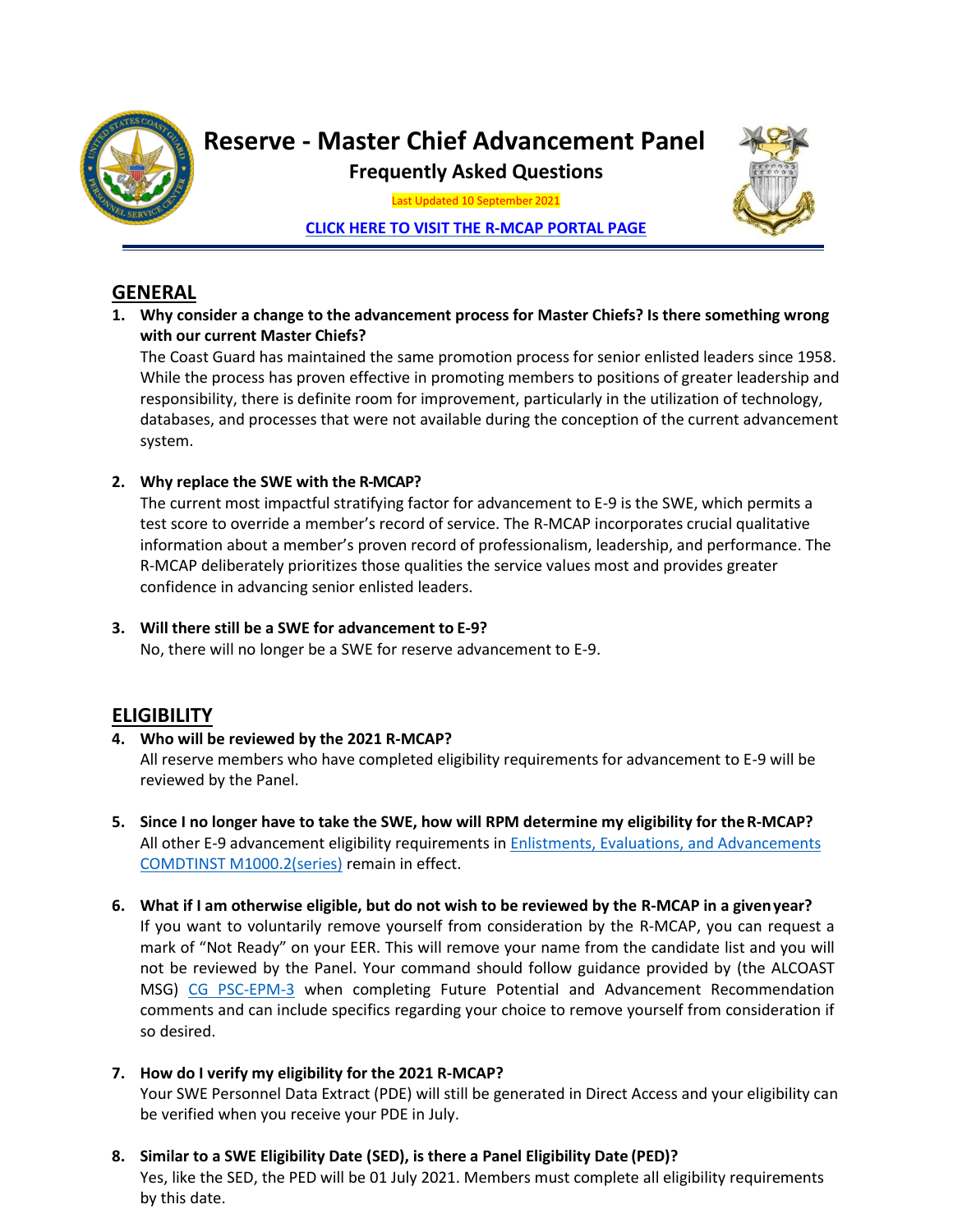# **9. After I check my eligibility on my PDE, will there be a correctionperiod?**

Yes, the correction period deadline is 01 September 2021.

#### **10. How will the EER process work for the 2021 R-MCAP?**

As per ACN 064/21, each candidate must have an EER with a CO's recommendation mark for each new advancement cycle. For the 2021 R-MCAP, candidates must have an EER (with a mark of "Ready") dated between 01 July 2020 and 01 July 2021, the PED. Members marked "Not Ready" in this period may have a Commanding Officer Recommendation Change (CORC) EER submitted with an effective date NLT than the 01 July 2021 PED to fulfill the R-MCAP EER eligibility requirements. This must be approved NLT the 1 September 2021 PDE correction deadline. Members without an EER during this period will require a Service Wide Exam (SWE) EER dated anytime between 01 July 2020 and 01 July 2021 to be eligible for the 2021 R-MCAP. SWE-EERs cannot be submitted to change a CO recommendation.

Please reach out to CG PSC-EPM-3 at [HQS-DG-CGPSC-EPM-3-Evaluations@uscg.mil](mailto:HQS-DG-CGPSC-EPM-3-Evaluations@uscg.mil) for all questions regarding your qualifying EER for R-MCAP 2021.

**11. Am I still required to complete E-9 EPQs/RPQs and have them entered by 01 July 2021?** Yes, completion of applicable EPQs and RPQs will still be used in determining eligibility as it has in the past. If you have not completed your EPQs/RPQs by this date, your EER should reflect "Not Ready" IAW with COMDTINST [M1000.2\(series\).](https://cg.portal.uscg.mil/sites/externaldata/Directives/CIM_1000_2B.pdf)

## **PANEL PROCESS**

#### **12. What specifically will be reviewed in my record and how far back will they go?**

As with all PSC boards and panels, your Electronically Imaged-Personnel Data Record (EI-PDR), Enlisted Evaluation Reports (EERs), and Employee Summary Sheet (ESS) will be reviewed. In addition, R-MCAP will review a Reserve member's point statement. The R-MCAP will review the last seven years of your EI-PDR and EERs, while the ESS and point statement will span your entire career. The "Panel View" option will be used for your ESS. Learn how to update your personnel recor[d here.](https://cg.portal.uscg.mil/units/psc/psc-epm/MCAP%20Document%20Library/How%20To%20Update%20Your%20Personnel%20Record.pdf)

#### **13. I'm eligible for the 2021 R-MCAP, how do I request and update my EI-PDR?**

Directions on how to request and update your EI-PDR are provided on a 1-page quick guide[, How to](https://cg.portal.uscg.mil/units/psc/psc-epm/MCAP%20Document%20Library/How%20To%20Update%20Your%20Personnel%20Record.pdf) [Update Your Personnel Record,](https://cg.portal.uscg.mil/units/psc/psc-epm/MCAP%20Document%20Library/How%20To%20Update%20Your%20Personnel%20Record.pdf) posted on the R-MCAP Portal page. If you are going to be reviewed by the R-MCAP in 2021, you should place "R-MCAP Prep" as the subject line in your e-mail requesting your EI-PDR. Do not use this as the subject line if you are requesting it for purposes outside of preparing for the 2021 R-MCAP.

#### **14. When is the last day I can update my EI-PDR?**

The EI-PDR will be considered "final" for R-MCAP purposes on 06 October 2021. This deadline allows an accurate version of your record to be converted to a document for panel use. BOPS-MR recommends requesting your EI-PDR at least three months prior to your board to allow for any necessary updates. When requesting a copy of your EI-PDR please place "R-MCAP PREP" in the subject line. A military records technician will download your record to a PDF file and e-mail it back to you usually within three working days.

If updates to your EI-PDR need to be made, it is imperative proper procedures are being followed. All EI-PDR updates must be made through your respective Servicing Personnel Office (SPO) or Personnel & Admin (P&A) office. Members should NOT email updates directly to BOPS-MR. When submitting updates, SPO/P&A personnel should remove unauthorized documents prior to BOPS-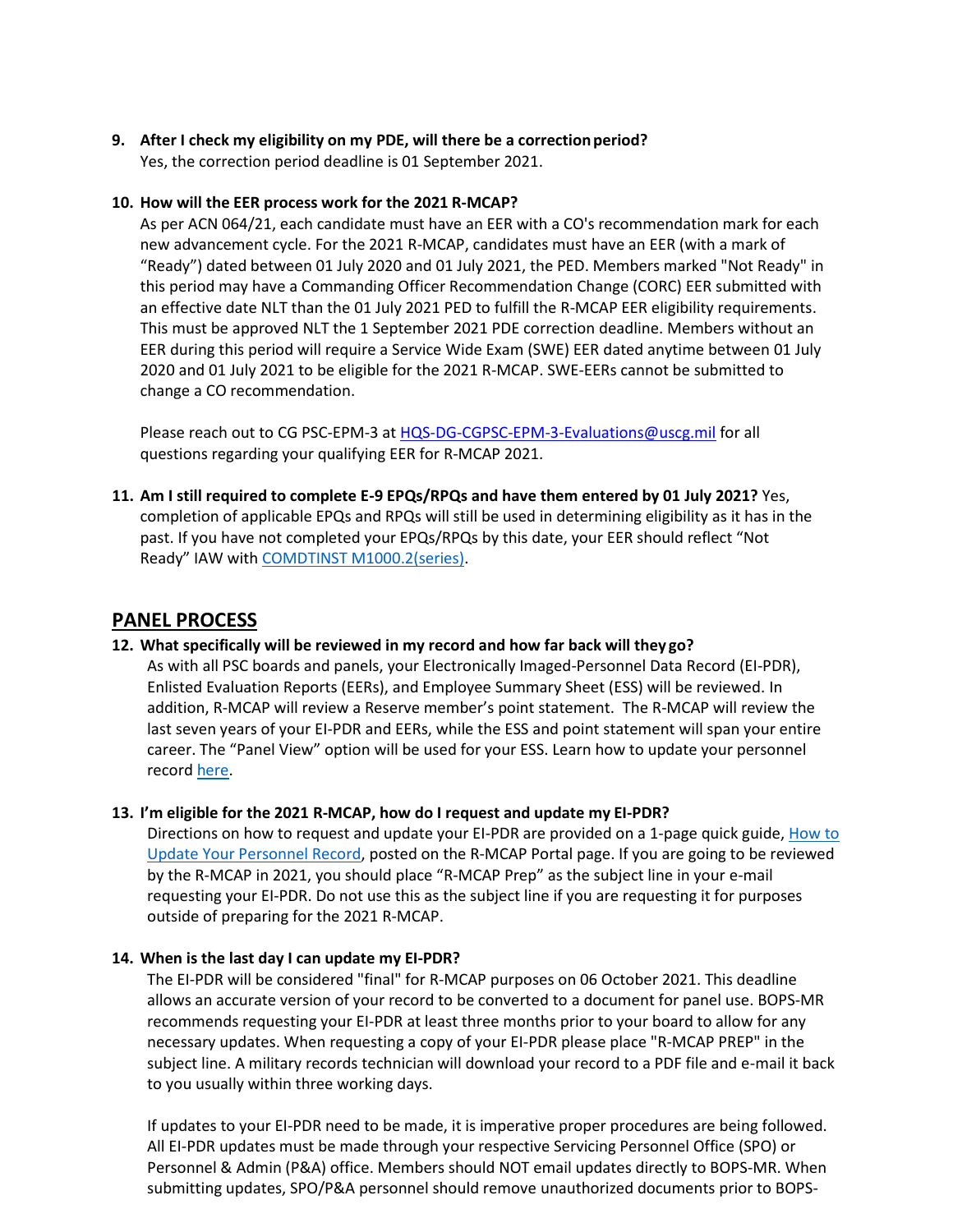MR submittal and should include "URGENT BOARD ENTRY" in the subject line.

Visit th[e Personnel Service Center Business Operations-Military Records Branch website](https://www.dcms.uscg.mil/Our-Organization/Assistant-Commandant-for-Human-Resources-CG-1/Personnel-Service-Center-PSC/BOPS/PSC-BOPS-C/PSC-BOPS-C-MR/PSC-BOPS-C-MR/) for additional information.

#### **15. Will my advancement final multiple be considered during the Panel?**

The final multiple and points you received for each factor will not be considered, however, the factors themselves will be considered. For example, the panel members will not calculate the five points you received for awards, however, they will see the awards on your ESS and citations in your EI-PDR, and they will be factored into their criteria scores accordingly.

#### **16. Will I have the opportunity to write a memo or provide remarks to the panel before they convene?**

Yes, any member under consideration by the R-MCAP may send direct communication to the Panel President via standard Coast Guard memo format with at least a signature endorsement from the CO or OIC. Communications must be received prior to the R-MCAP convening date, but should arrive NLT two weeks prior to the convening date to allow for revision should the submission contain unauthorized content. Although written communication is authorized, it is only encouraged when amplifying information involving circumstances beyond the member's control is not already available within the member's record that the member feels will have an impact on the Panel's deliberations. Additional guidance regarding this memo is provided in [COMDTINST M1000.2\(series\).](https://cg.portal.uscg.mil/sites/externaldata/Directives/CIM_1000_2B.pdf)

#### **17. How much of the criteria will be rating specific? How much will be the same for everyone?**

Unlike the Active Duty MCAP where members of a single rating compete against each other, R-MCAP will have all ratings compete in the same pool. Of course performance and levels of certification/training in rating will be considered, but the expectation is that a Reserve Master Chief is a Service leader and not a rating technician. Therefore the panel will emphasize a candidate's demonstrated leadership abilities and potential to assume greater leadership roles. The four main scoring criteria for the R-MCAP will be based on the Enlisted Evaluation System and the Coast Guard's Leadership Development Framework, and include: Military, Performance, Professional Qualities, and Leadership. Performance expectations for senior enlisted members are also published in the [Leadership Development Framework, COMDTINST M5351.3,](https://cg.portal.uscg.mil/sites/externaldata/Directives/CIM_5351_3.pdf) [COMDT's](https://cg.portal.uscg.mil/units/psc/psc-epm/MCAP%20Document%20Library/COMDT%27s%20Guidance%20to%20AY22%20Enlisted%20Selection%20Boards%20and%20Panels.pdf) Guidance to Enlisted [Selection Boards and Panels.](https://cg.portal.uscg.mil/units/psc/psc-epm/MCAP%20Document%20Library/COMDT%27s%20Guidance%20to%20AY22%20Enlisted%20Selection%20Boards%20and%20Panels.pdf)

#### **18. What will the panel membership look like?**

Panel membership will be sufficiently diverse to represent the diversity of the candidates considered. Unlike Active Duty MCAP which uses sub-panels to consider a community of ratings, R-MCAP will use a single panel of members to consider all ratings. The Panel will be chaired by either a Reserve or Active Duty Captain and a diverse mix of Reserve and Active Duty E-9s. PSC staff will select panel members based on their performance and career history. Additional details will be provided in the future revision o[f COMDTINST](https://cg.portal.uscg.mil/sites/externaldata/Directives/CIM_1000_2B.pdf) [M1000.2\(series\).](https://cg.portal.uscg.mil/sites/externaldata/Directives/CIM_1000_2B.pdf)

#### **CG-4082**

#### **19. What is a CG-4082?**

Th[e Record of Professional Development, Form CG-4082,](https://cg.portal.uscg.mil/sites/externaldata/Forms/CG_4082.PDF) allows members to include education, training, professional certifications, licenses, and other information into their record that is not already captured elsewhere (Note: CG qualifications, specialty codes, and language proficiency should be captured on the Employee Summary Sheet (ESS)). [COMDTINST M1500.10 \(series\)](https://cg.portal.uscg.mil/sites/externaldata/Directives/CIM_1500_10C.pdf) also contains information regarding the CG-4082.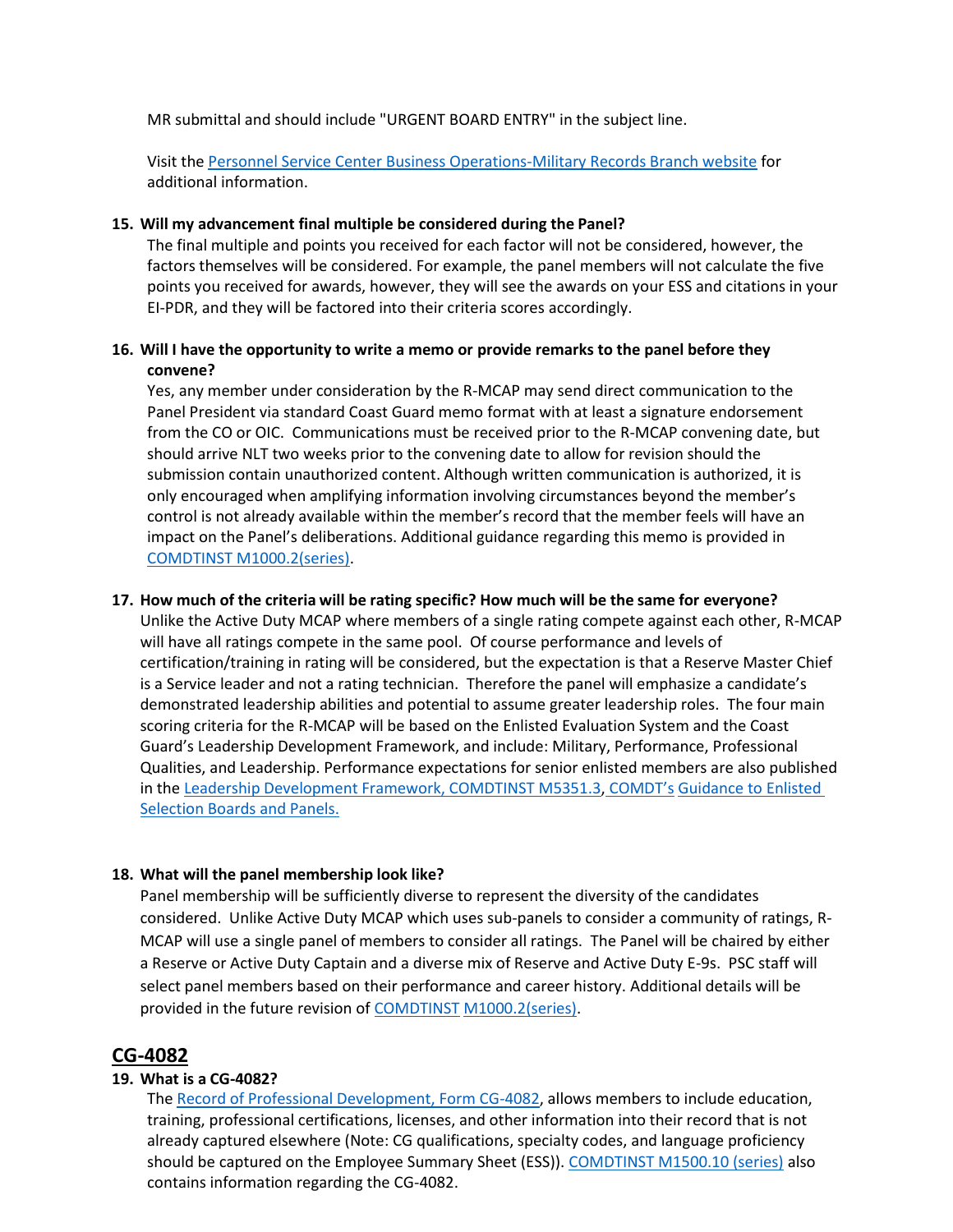#### **20. Is a CG-4082 required?**

No. Form CG-4082 is an optional document, NOT required to be included in a member's EI-PDR. Members may, at their own discretion, submit an up-to-date, complete, and correct form for consideration by selection boards, advancement panels, screening panels, or assignment officers. Though optional, it is highly recommended if you have items for your record that do not appear on your ESS or other parts of your EI-PDR.

#### **21. How do I see what I currently have on my existing CG-4082s in my EI-PDR?**

You should request a copy of your EI-PDR to review what information has been submitted on prior CG-4082s. When requesting a copy of your EI-PDR please place "R-MCAP PREP" in the subject line. A military records technician will download your record to a PDF file and e-mail it back to you usually within three working days.

If updates to your EI-PDR need to be made, it is imperative proper procedures are being followed. All EI-PDR updates must be made through SPO/P&A personnel. Members should NOT email updates directly to BOPS-MR. When submitting updates, SPO/P&A personnel should remove unauthorized documents prior to BOPS-MR submittal and should include "URGENT BOARD ENTRY" in the subject line.

Visit the [Personnel Service Center Business Operations-Military Records Branch website](https://www.dcms.uscg.mil/Our-Organization/Assistant-Commandant-for-Human-Resources-CG-1/Personnel-Service-Center-PSC/BOPS/PSC-BOPS-C/PSC-BOPS-C-MR/PSC-BOPS-C-MR/) for additional information.

#### **22. What if I already have a CG-4082 in my record but want to add additional data?**

If you want to add additional data, a new CG-4082 must be completed. Only one copy of the CG-4082 will be maintained in your EI-PDR; therefore, ensure entries from previous CG-4082 forms are included in the new CG-4082 form. You must maintain supporting documentation for all entries (e.g. in-progress transcripts; DoD course completion certificates; previously signed CG-4082 forms), to enable the member's Commanding Officer or Authorized Official to validate the entries prior to any new submission.

#### **23. What are some examples of what should be included on a CG-4082?**

Examples of what should be included on a CG-4082 include but are not limited to professional credentials, certificates and licenses (Professional engineering licenses, Certified Public Accountant, Airline Transport Pilot, Certified Government Financial Manager, Merchant Mariner License), individual resident courses at accredited colleges (supported by an in-progress transcript), professional awards (e.g., Douglas A. Munro Award for Inspirational Leadership, Coast Guard Engineer of the Year), and Department of Homeland Security, Department of Defense , and other government agency courses.

#### **24. What are some examples of what should NOT be included on a CG-4082?**

Examples of what should NOT be included on a CG-4082 include but are not limited to any individual course work that is already noted on the ESS (including courses that are part of a degree already documented on your ESS), Administrative Remarks Form (CG-3307), personal qualifications that have an associated competency code listed in the competency directory, specialty insignia, CG resident courses that appear on the ESS, Military Awards, or Flag Letters.

#### **25. When should I submit a CG-4082?**

Submit a CG-4082 when you have new data that needs to be added to your record. If you are submitting the CG-4082 for consideration by a board, panel, or for assignment it must be submitted at least 30 days prior to the convening of the board, panel, or assignment action in order to ensure it makes it into your record in time.